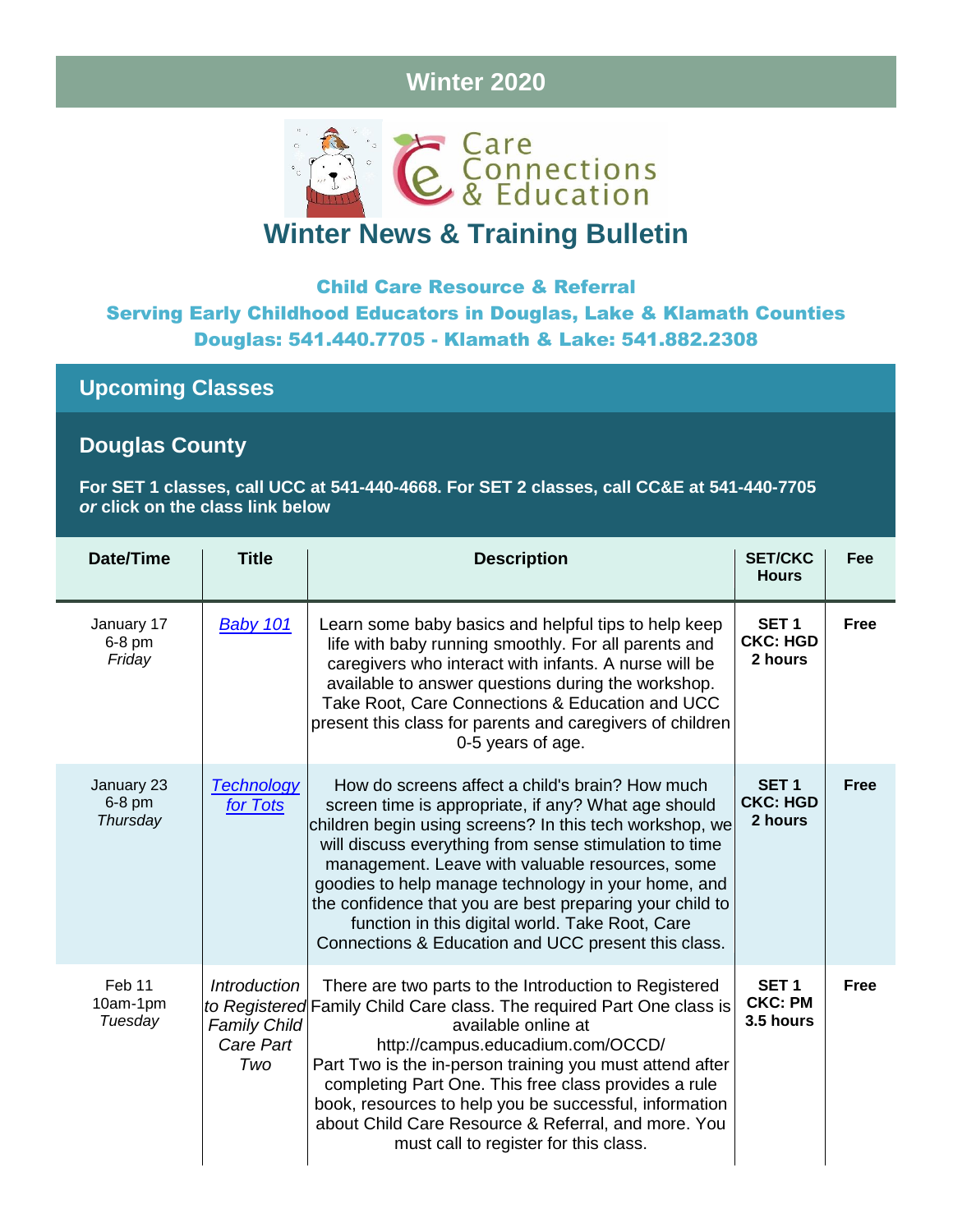| February 13<br>10am-12pm<br>Thursday | DHS.<br>Orientation                                    | Mandatory for newly listed license exempt DHS<br>providers. Learn about billing and enhanced rate.<br>You must call to register for this class.                                                                                                                                                                                                                                     | SET <sub>1</sub><br><b>CKC: PM</b><br>1.5 hours | Free |
|--------------------------------------|--------------------------------------------------------|-------------------------------------------------------------------------------------------------------------------------------------------------------------------------------------------------------------------------------------------------------------------------------------------------------------------------------------------------------------------------------------|-------------------------------------------------|------|
| February 12<br>$6-8$ pm<br>Wednesday | <u>Happy</u><br>Monster,<br><b>Sad Monster</b>         | Young children experience big feelings and need our<br>guidance to develop social emotional competency.<br>Discover fun ways to cultivate your child's emotional<br>intelligence using children's literature and related<br>activities. Take Root, Care Connections & Education<br>and UCC present this workshop for parents and<br>caregivers of children birth to 9 years of age. | SET <sub>1</sub><br><b>CKC: UGB</b><br>2 hours  | Free |
| March 11<br>$6-8$ pm<br>Wednesday    | We Read!<br><b>Exploring</b><br>Children's<br>Literacy | Reading to young children is one of the best ways to get<br>their brains to start making connections. Learn ways to<br>engage your child while you read with them and enrich<br>their minds during story time Take Root, Care<br>Connections & Education and UCC present this class<br>for parents and caregivers of children 0-5 years of age.                                     | SET <sub>1</sub><br><b>CKC: LEC</b><br>2 hours  | Free |

## **Two PRO Classes/One Day:**

| Feb 8<br>$9-11$ am<br>Saturday | <b>Just for Kids:</b><br>Creating<br><b>Events for</b><br><b>Families &amp;</b><br><b>Communities</b><br><b>Within Your</b><br>Program | <i>Playing Isn't</i> Explore strategies and tools to include all families in our<br>ECE programs in order to make connections with other<br>families, creating a stronger community of parents and<br>resources as well as honoring family cultures and<br>connections to needed resources. We will be exploring<br>techniques to share with families how to support their<br>children through play. | SET <sub>2</sub><br><b>CKC: FCS</b><br>2 Hours | \$10/<br>Free to<br><b>PRO</b><br><b>Members</b> |
|--------------------------------|----------------------------------------------------------------------------------------------------------------------------------------|------------------------------------------------------------------------------------------------------------------------------------------------------------------------------------------------------------------------------------------------------------------------------------------------------------------------------------------------------------------------------------------------------|------------------------------------------------|--------------------------------------------------|
| Feb 8<br>12-2 pm<br>Saturday   | Let's Make a<br>Plan:<br>Incorporating<br>O&A into<br>Your<br>Program                                                                  | Participants will examine the early learning domains,<br>observation and assessment tools and ways to utilize<br>gained information in curriculum and environment<br>planning.                                                                                                                                                                                                                       | SET <sub>2</sub><br><b>CKC: OA</b><br>2 Hours  | \$10/<br>Free to<br><b>PRO</b><br><b>Members</b> |

## **Two Classes/One Day:**

| Two Classes/One Day:                    |                                                                                                                                       |                                                                                                                                                                                                                                                  |                                               |      |
|-----------------------------------------|---------------------------------------------------------------------------------------------------------------------------------------|--------------------------------------------------------------------------------------------------------------------------------------------------------------------------------------------------------------------------------------------------|-----------------------------------------------|------|
| February 15<br>9 am -12 pm<br>Saturday  | <b>Exploring</b><br><b>Tools for</b><br>Social &<br><b>Emotional</b><br><b>O&amp;A</b>                                                | This training will examine tools including the Teaching<br>Pyramid Observation Tool to support social/emotional<br>program observation and assessment. We will also<br>explore strategies to assess children's' social/emotional<br>development. | SET <sub>2</sub><br><b>CKC: OA</b><br>3 Hours | \$10 |
| February 15<br>12:30-3:30pm<br>Saturday | <b>Behavior</b><br><b>Strategies for</b><br><b>High Needs</b><br><b>Children When</b><br><b>You've Used</b><br><b>All Your Tricks</b> | This training will examine behaviors that push limits and<br>Management feel like they are beyond our skills. We will explore tools<br>to manage behaviors and needs that support inclusion<br>and children with high needs.                     | SET <sub>2</sub><br><b>CKC: SN</b><br>3 Hours | \$10 |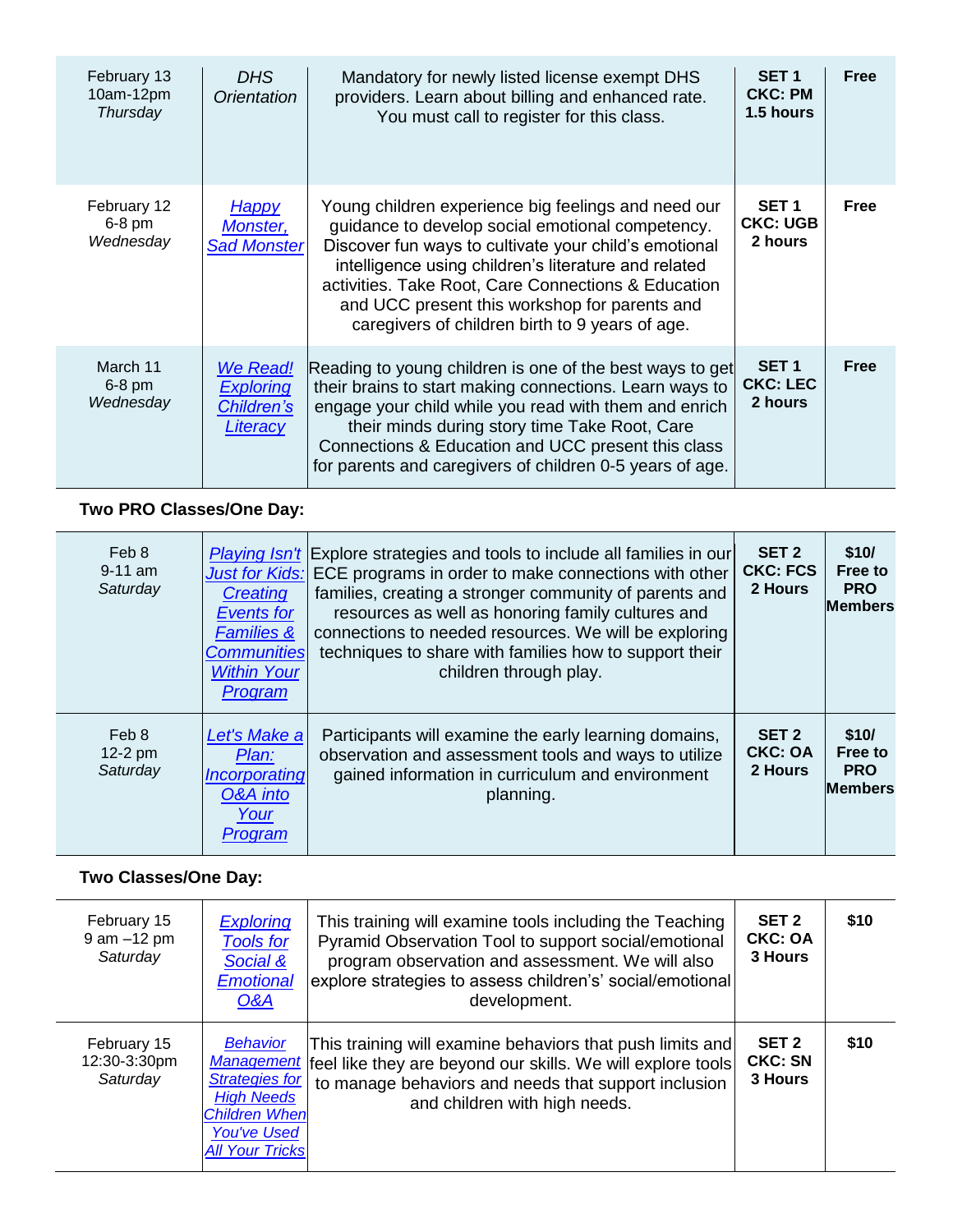| March 7<br><b>SOU</b><br>8:30 am-4:30 pm<br><b>Workshop:</b><br>Saturday<br><b>The Power of</b><br><b>Theatre in</b><br><b>ECE</b> | Briskworks Storytheatre is an immersion into that<br>process. Each of the stories will fit within this year's<br>theme, "Time Together." The stories we select from<br>existing material and the stories we create from our own<br>experience will have to do with the value of and<br>challenges we find sharing time with people in our lives.<br>The students will experience creative skill building,<br>enhanced understanding of the collaborative process,<br>and the sense of contributing to a vibrant community.<br>The intensive format is an opportunity to successfully<br>imagine and move within time boundaries. Participants<br>engage in special focus workshops, rehearsals,<br>discussions, and a culminating performance. Will<br>combine drama therapy "workshops" in: Ensemble<br>building, Vocal articulation and projection,<br>Improvisation, Personal Narrative, Moving together, and<br><b>Playback Theatre</b> | SET <sub>2</sub><br><b>CKCs: TBD</b><br>8 Hours | Free or<br>$$55$ for<br>College<br><b>Credit</b> |
|------------------------------------------------------------------------------------------------------------------------------------|---------------------------------------------------------------------------------------------------------------------------------------------------------------------------------------------------------------------------------------------------------------------------------------------------------------------------------------------------------------------------------------------------------------------------------------------------------------------------------------------------------------------------------------------------------------------------------------------------------------------------------------------------------------------------------------------------------------------------------------------------------------------------------------------------------------------------------------------------------------------------------------------------------------------------------------------|-------------------------------------------------|--------------------------------------------------|
|------------------------------------------------------------------------------------------------------------------------------------|---------------------------------------------------------------------------------------------------------------------------------------------------------------------------------------------------------------------------------------------------------------------------------------------------------------------------------------------------------------------------------------------------------------------------------------------------------------------------------------------------------------------------------------------------------------------------------------------------------------------------------------------------------------------------------------------------------------------------------------------------------------------------------------------------------------------------------------------------------------------------------------------------------------------------------------------|-------------------------------------------------|--------------------------------------------------|

# **Klamath Falls and Lake County**

**For more information or to register for these classes, call 541-882-2308** *or* **click on the class link below**

| Date/Time                            | <b>Title</b>                         | <b>Description</b>                                                                                                                                                                                                                                                                                                                                                                                                                                                                                 | <b>SET/CKC</b><br><b>Hours</b>                  | Fee         |
|--------------------------------------|--------------------------------------|----------------------------------------------------------------------------------------------------------------------------------------------------------------------------------------------------------------------------------------------------------------------------------------------------------------------------------------------------------------------------------------------------------------------------------------------------------------------------------------------------|-------------------------------------------------|-------------|
| January 7<br>6:30-8:30pm<br>Tuesday  | DHS.<br>Orientation                  | Mandatory for newly listed license exempt DHS<br>providers. Learn about billing and enhanced rate.<br>You must call to register for this class.                                                                                                                                                                                                                                                                                                                                                    | SET <sub>1</sub><br><b>CKC: PM</b><br>1.5 hours | <b>Free</b> |
| January 14<br>6:00-8:00pm<br>Tuesday | CPR/FA<br><b>Skills Class</b>        | This class is part of a blended CPR/FA course.<br>Students must enroll and finish a CPR/FA class online.<br>Once the online class is passed, the student must<br>attend a CPR/FA Skills training class to demonstrate<br>what they have learned. Students must enroll in the<br>online class by January 12th and must complete the<br>online portion by January 13th. Cost is \$45.00 and must<br>be paid before the online link can be sent to them. You<br>must call to register for this class. | SET <sub>1</sub><br><b>CKC: HSN</b><br>2 hours  | \$45        |
| January 18<br>10am-12 pm<br>Saturday | <b>Curious</b><br><b>About Spark</b> | In this class, participants will learn about the history of<br>SPARK, Oregon Registry and how to get started in the<br>SPARK process. Student will review the application,<br>take initial steps to complete the self-assessment and<br>learn about documenting quality improvements for their<br>portfolio.                                                                                                                                                                                       | SET <sub>1</sub><br><b>CKC: PM</b><br>2 hours   | <b>Free</b> |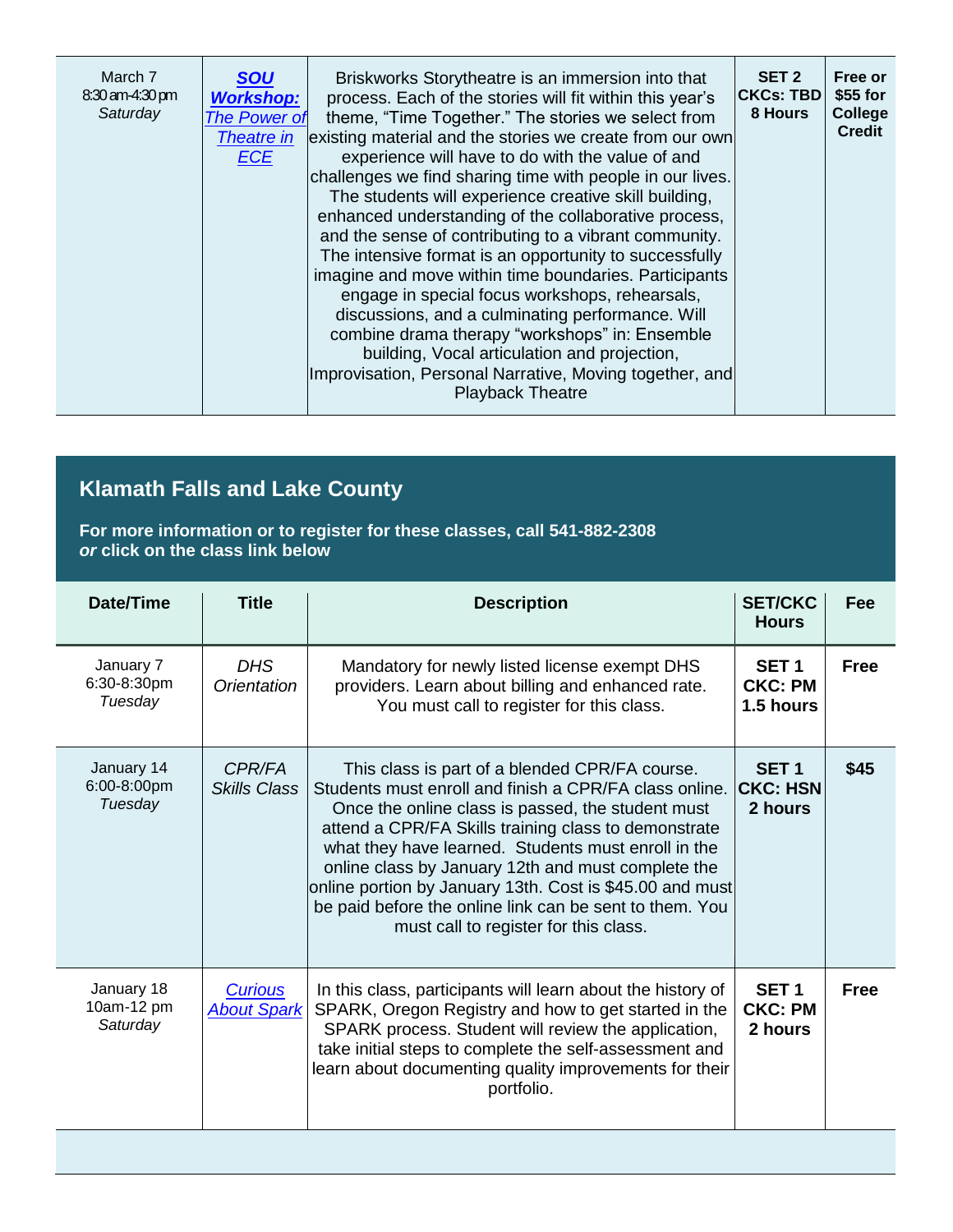### **Two Classes/One Day:**

| January 25<br>9am-12pm<br>Saturday                             | <b>Discovering</b><br><b>Potentials</b><br>1.1: Rhythms<br>of Change                                                                  | In the years between ages 5 and 12, children make<br>dramatic changes in development. After looking at and<br>overview of major theories of development, we will<br>begin to form realistic pictures of the needs and<br>"missions" of children in the school-age years. As<br>practitioners, we will begin to know how to support their<br>needs in our programs.                                                                                         | SET <sub>1</sub><br><b>CKC: HGD</b><br>3 hours                  | <b>Free</b>                                            |
|----------------------------------------------------------------|---------------------------------------------------------------------------------------------------------------------------------------|------------------------------------------------------------------------------------------------------------------------------------------------------------------------------------------------------------------------------------------------------------------------------------------------------------------------------------------------------------------------------------------------------------------------------------------------------------|-----------------------------------------------------------------|--------------------------------------------------------|
| January 25<br>12:30-3:30pm<br>Saturday                         | <b>Discovering</b><br><b>Potentials</b><br>1.2: What's<br>the Brain Got<br>to Do with It?                                             | Children's brains grow and change in the school age<br>years. We will look at how the brain develops and its<br>connections to emotional experiences and stress.<br>Practitioners will learn how they can support children in<br>stress.                                                                                                                                                                                                                   | SET <sub>1</sub><br><b>CKC: HGD</b><br>3 hours                  | <b>Free</b>                                            |
| Feb 4<br>10:00am-<br>1:00 <sub>pm</sub><br>Saturday            | <b>Introduction</b><br>to Registered<br><b>Family Child</b><br><b>Care Part</b><br>Two                                                | There are two parts to the Introduction to Registered<br>Family Child Care class. The required Part One class is<br>available online at<br>http://campus.educadium.com/OCCD/<br>Part Two is the in-person training you must attend after<br>completing Part One. This free class provides a rule<br>book, resources to help you be successful, information<br>about Child Care Resource & Referral, and more. You<br>must call to register for this class. | SET <sub>1</sub><br><b>CKC: PM</b><br>3.5 hours                 | <b>Free</b>                                            |
| February 6<br>Through<br>March 12<br>6:30-8:30 pm<br>Thursdays | <b>Child</b><br><b>Protection</b><br><b>Unit: Good</b><br><b>Touch-Bad</b><br><b>Touch</b>                                            | The goal of the Child Protection Unit is to develop<br>children's ability to identify, report, and refuse unsafe<br>touches and situations and sexually abusive touch.<br>They will do this by: 1. Identify and follow rules 2.<br>Respond to unsafe situations by using the Ways to Stay<br>Safe 3. Apply the Ways to Stay Safe to situations<br>involving sexually abusive touching.<br>This is a 6 week course for 10 people.                           | SET <sub>1</sub><br><b>CKC: HSN</b>                             | <b>Free</b>                                            |
| February 29<br>8:30 am-4:30 pm<br>Saturday                     | <b>SOU</b><br><b>Workshop:</b><br><b>Whole-Body</b><br><u>Learning:</u><br>Games &<br><b>Movement</b><br>for Young<br><b>Children</b> | We will explore the topic of whole-body learning and<br>ways to incorporate movement journeys, games, and<br>other lively activities into the child's every day                                                                                                                                                                                                                                                                                            | SET <sub>2</sub><br><b>CKCs:</b><br><b>4 HSN &amp;</b><br>4 LEC | Free or<br>\$55 for<br><b>College</b><br><b>Credit</b> |

**Lake Classes TBA:** DHS Orientation, Family Child Care Overview, CPR/FA Skills, Recognizing and Reporting Child Abuse and Neglect, Oregon Child Care Health and Safety

**Attention Lake Providers:** If you need assistance in order to attend Douglas or Klamath County classes, please call the Klamath office at 541-882-2308.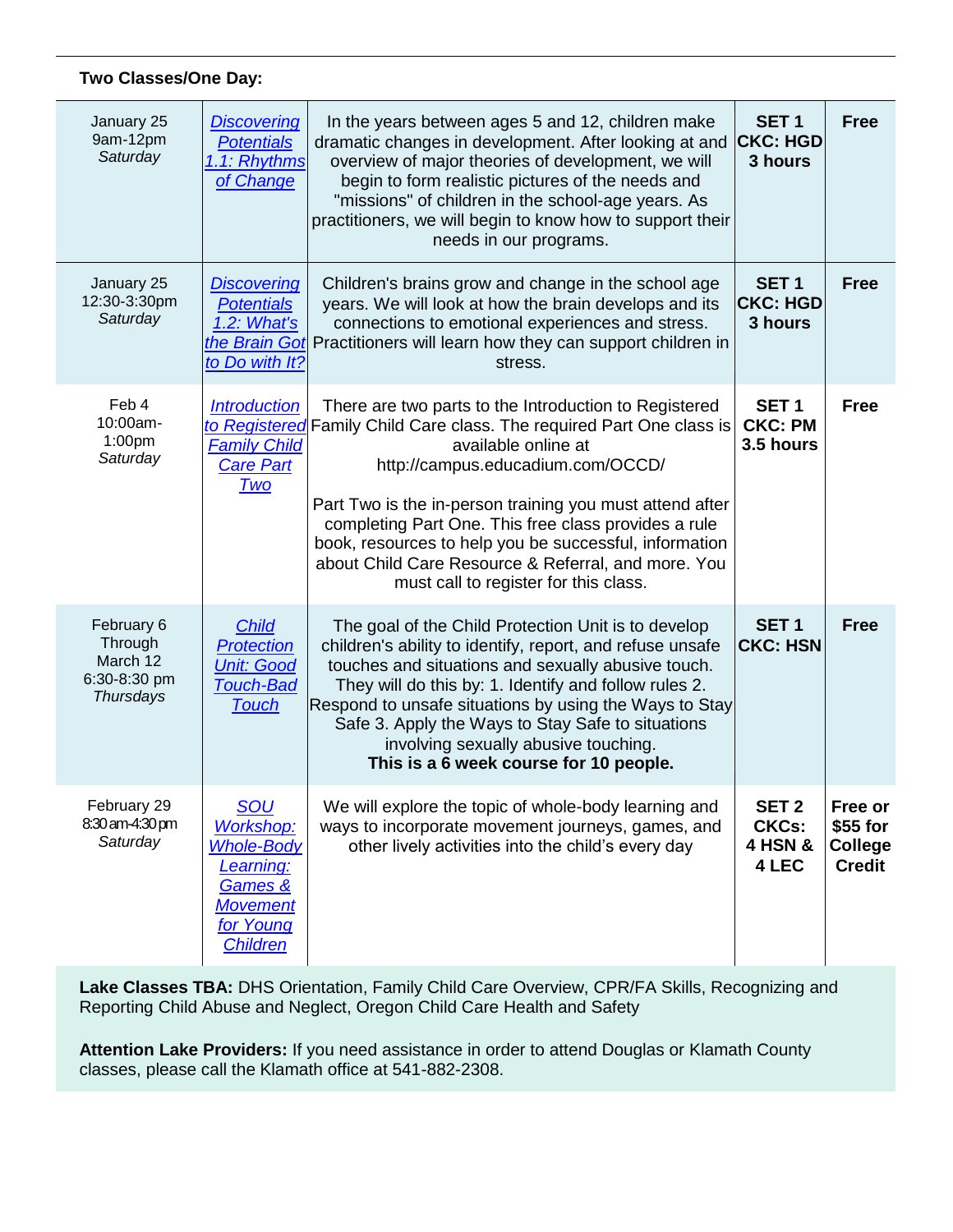**Coming in May to Douglas County…**



### **Things to Do: Pretend Cooking**

Pretend cooking is one of the most popular ways kids can engage in natural imaginative play - after all, they love helping mum in the kitchen so it is even more fun when they can magic up their own kitchen fun when they get busy with pretend cooking.

#### **What you need:**

Old kitchen utensils Plastic cups Plastic cutlery Wooden spoons Cake tins



### **Activity:**

Using the kitchen equipment you have assembled, create a space in your kitchen or outdoors where your kids can get busy with pretend cooking.

#### **Notes:**

A plastic jug of water will encourage water play and add an extra dimension to the cooking play. Sand, earth, flowers and leaves can make great 'ingredients' for pretend cooking. Some children enjoy making an oven and stove to use in their pretend cooking play.

*\*This activity has been brought to you by The Natural Confectionery Co. and www.kidspot.com.au.*